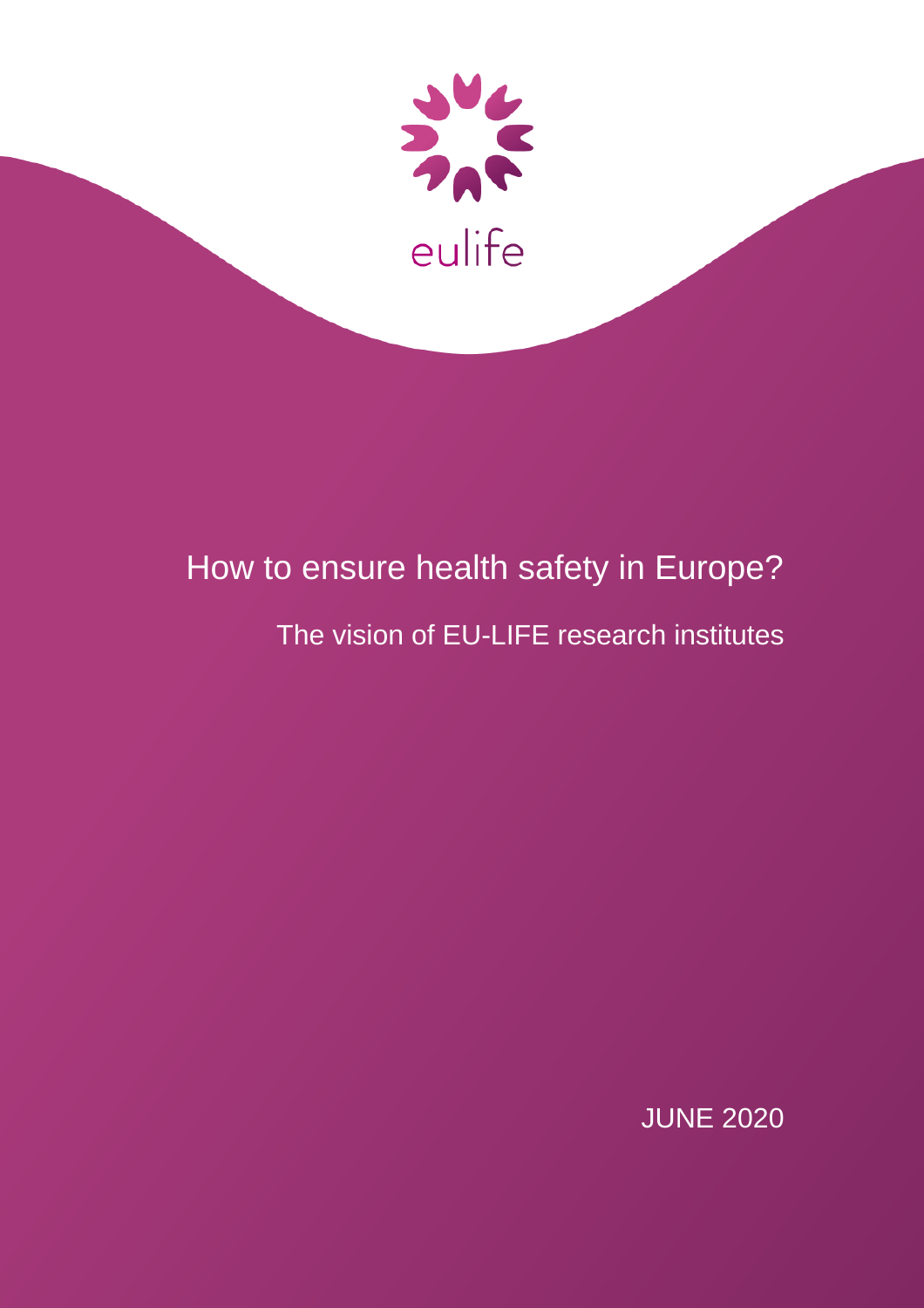

### SUMMARY

The current COVID-19 pandemic dramatically highlighted how vulnerable Europe is regarding health safety. The health and wellbeing of European citizens requires a longterm vision and better coordination among European countries in order to be better prepared and respond more effectively to current, emerging and future global health crises.

Only discovery-driven research, embedded in a strong health industry ecosystem, will bring Europe lasting – and faster – solutions to the health challenges of our society. One without the other will not suffice and both are essential to maintain high quality care at an affordable level for all European citizens.

The EU Multiannual Financial Framework (MFF) needs to give health safety a greater focus and stronger foundation. The recent proposal of the European Commission (EC) for the MFF recognises the above points, but it is clear that the allocated funds are insufficient to make the urgent investments in research and innovation that are needed to drive health safety. That is why we urge the European Council and the European Parliament to set a higher Horizon Europe budget (€ 150 billion) for research and innovation as suggested by Pascal Lamy's report, together with a dedicated programme for European health systems' preparedness and improvement.

Finally, we call for stronger coordination at both European Union and national levels, as well as with other collaborating territories regarding research and innovation policies, infrastructures, data interoperability, scientific advice and crises preparedness.

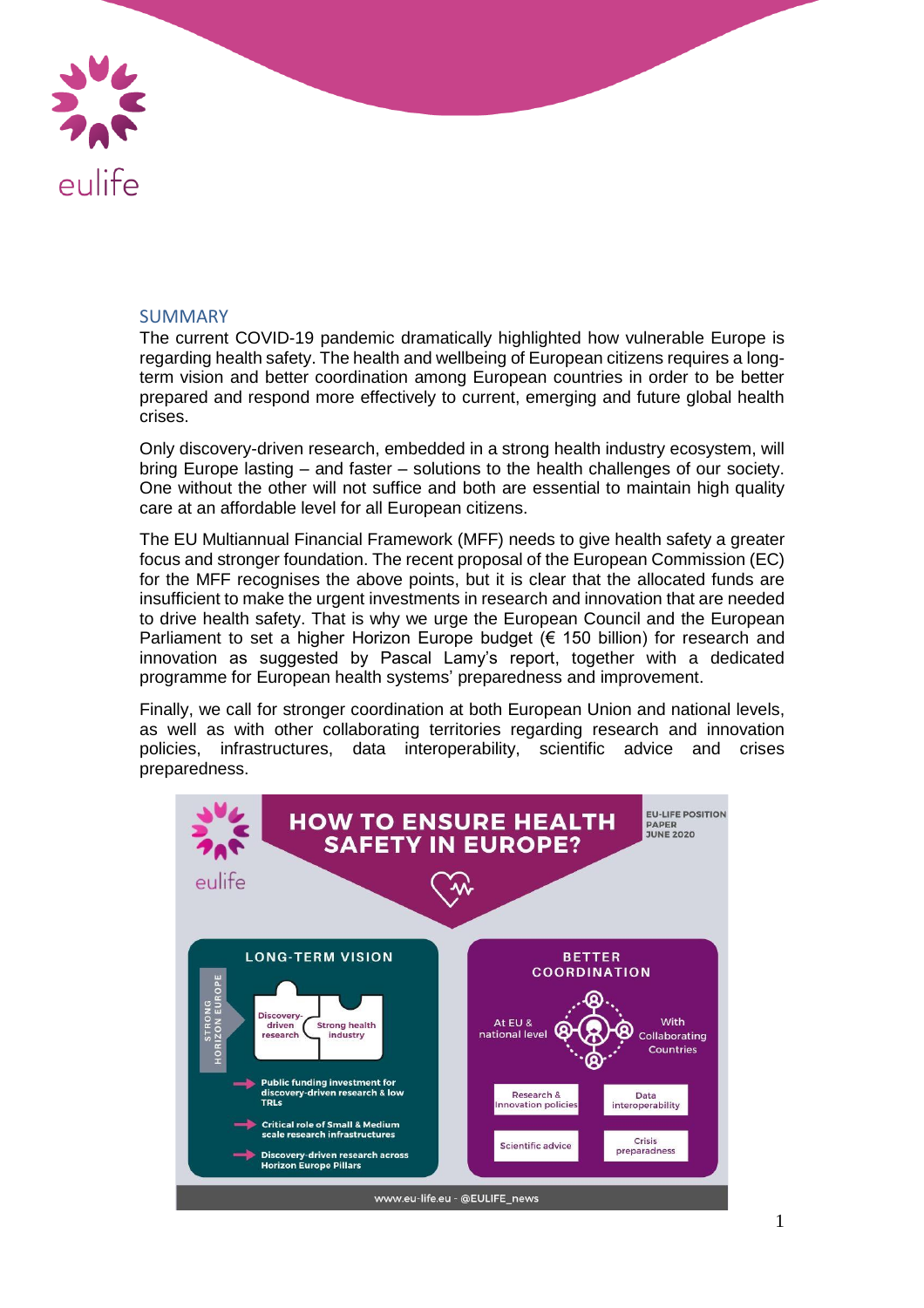

## 1. Lessons learned from the present crisis

The COVID-19 outbreak took us all by surprise and its impact has been more devastating than we might ever have envisaged. In a few months, more than 2 million European citizens have been infected, 180 thousand have died<sup>1</sup>, and the immense impact on the economy is leading to a recession not seen since World War II. While the full impact of the COVID-19 pandemic is not yet clear, a few lessons can already be drawn.

A reassuring conclusion is the readiness of civil society, industry and the research community across Europe to act. Amidst such disruptive and adverse conditions, they have been able to quickly refocus their activities, forge new partnerships and respond fast to the emergent needs of the citizens, in particular at regional and national levels. EU-LIFE institutes contributed to the collective effort to address the immediate needs by refocusing their activity to support large scale testing (mainly with volunteer workforce), as well as working on longer-term solutions through research, whilst at the same time ensuring continuity of other critical research activities as much as possible<sup>2</sup>. At the European leadership level, an important initiative was the fast reaction of EC Commissioner Mariya Gabriel to make resources available and coordinate actions across Europe in research and innovation to combat the pandemic.

However, the COVID-19 pandemic has also made it extremely evident that Europe is not sufficiently equipped to properly ensure the safety of its citizens during such a health crisis. COVID-19 has highlighted too well both the critical dependence of Europe on external supply chains and the lack of coordination amongst the European countries to address a global crisis. This lack of capacity is even more worrisome given that pandemics resulting from infectious outbreaks are not only likely to become more frequent in the future, but also are only a mere fraction of the diverse types of global health challenges - including obesity, cancer, mental illnesses, cardiovascular diseases, metabolic diseases, etc. - that account for enormous health, social, economic and environmental problems. Thus, while the COVID-19 crisis has rapidly exposed the vulnerabilities of Europe's health systems, one should not be led to believe that our health safety and wellbeing is no longer at risk when the pandemic is under control, as it happened in the past for Sars and MERS. The future readiness, affordability and accessibility of European health care requires a **long-term vision and concerted actions**.

## 2. A long-term vision is mandatory

 $\overline{a}$ 

The response of the world to the current crisis has been reactive and we are now hostage to uncoordinated containment measures and a hopefully fast "scientific miracle" to bring us out of the crisis. It is urgent to change this paradigm towards a

<sup>1</sup> <https://www.ecdc.europa.eu/en/geographical-distribution-2019-ncov-cases>

<sup>&</sup>lt;sup>2</sup> see<https://eu-life.eu/newsroom/news/eu-life-institutes-response-coronavirus-outbreak> for a summary of EU-LIFE institutes initiatives on COVID-19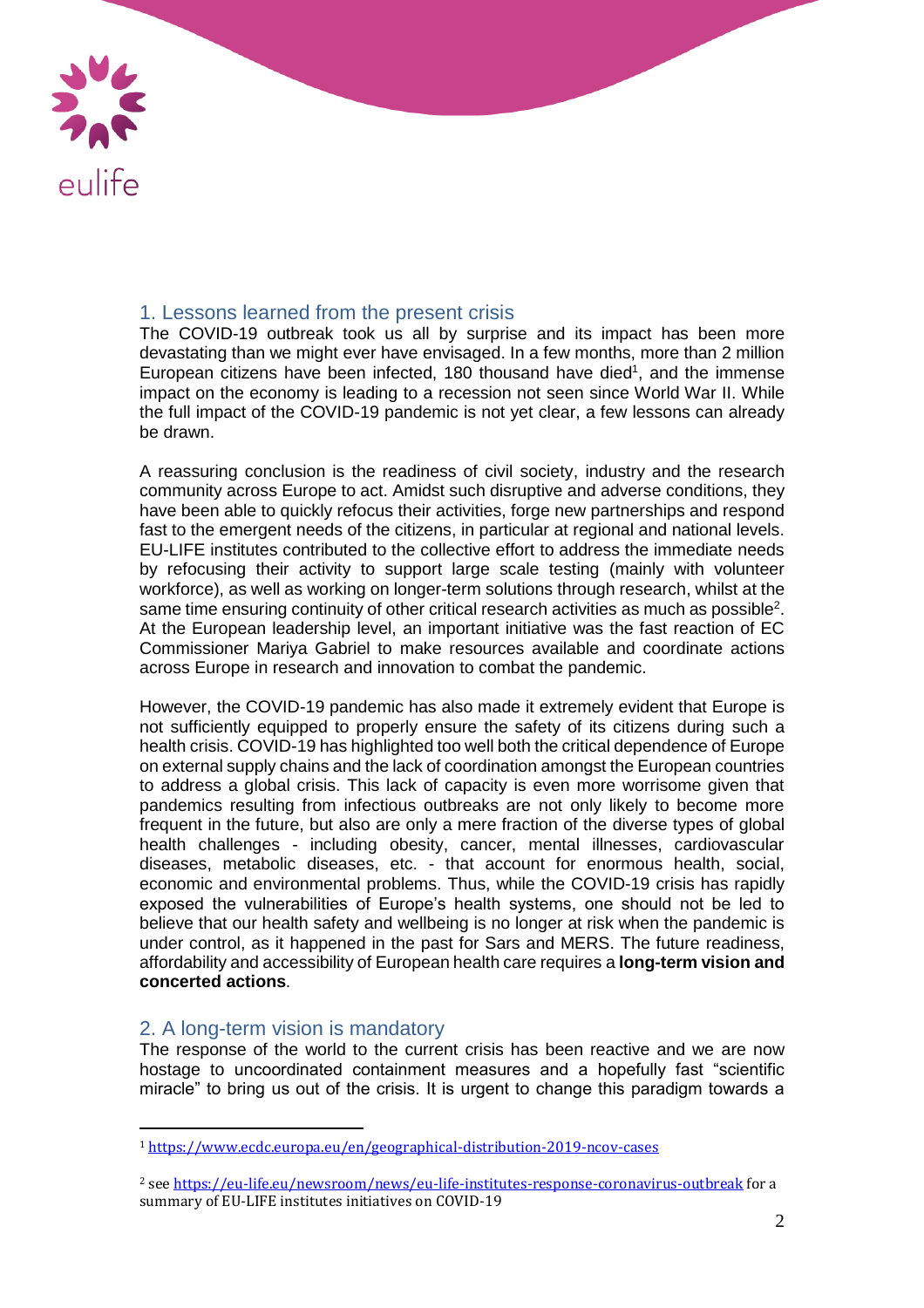

long-term vision that proactively addresses our wellbeing, beyond COVID-19, with concomitant clear health, social, environmental and economic gains.

The critical step for Europe is to ensure **sufficient investments in high-risk discovery-driven research**, combined with a **supportive environment for pharmaceutical industries** (both developers and manufacturers) that fluidly adopts discovery-driven research innovations, and jointly creates rapid medical solutions – from vaccines and diagnostic testing to therapeutics and medical devices. This means supporting, hosting and incentivising scientific, frontier discoveries, and autonomous production and manufacturing of the medical solutions that result from these fundamental discoveries. One without the other will not suffice.

Such long-term vision recognises that the highest gains have historically come from **high-risk discovery research** executed by expert research teams. Several examples like the fight against AIDS or cardiovascular diseases attest to the fact that the best (and in many cases only) solutions emerged from discovery research – not from shortterm approaches. More than 80% of medical drugs have been identified through discovery-driven research (e.g. hypertension, cancer, cholesterol<sup>3</sup>) that was not initially focused on application (for example the study of retroviruses, which was crucial to address AIDS when the disease first appeared, and now used to design diagnostic tests based on the same information). This clearly illustrates that Europe should invest in high-risk, high-gain research  $-$  for which the European Research Council<sup>4</sup> is a proven, but not the only, excellent vehicle – by supporting ground-breaking research, promoting international collaborations and talent circulation, and by supporting essential research infrastructures.

Ensuring health safety therefore means; i) more public investment in the **fundamental and public health research areas** where the private sector is not able to step in due to its high-risk, non-immediate nature and, ii) creating conditions for the private sector to take the lead in the phases of development and production<sup>5</sup> that follow initial discovery work. Whereas it can seem overwhelming at first sight, **the required increase in funding will only represent a very small fraction of the direct and indirect costs caused by a health crisis** – as demonstrated by the economic impact of the current pandemic.

In particular, without a strong EU Multiannual Financial Framework (MFF) - and within it a commensurate **funding of Horizon Europe** of at least € 150B like proposed by Lamy report - Europe and its Member States will not have the required resources to ensure the health safety of its citizens. Therefore, alongside the urgently needed EU priorities on the Green Deal and Digital Transformation, we urge the EU to prioritise discovery-driven research in Horizon Europe.

 $\overline{a}$ 

<sup>3</sup> Spector et al 2018

<sup>4</sup> [https://erc.europa.eu/sites/default/files/document/file/2019-qualitative-evaluation](https://erc.europa.eu/sites/default/files/document/file/2019-qualitative-evaluation-projects.pdf)[projects.pdf](https://erc.europa.eu/sites/default/files/document/file/2019-qualitative-evaluation-projects.pdf)

<sup>5</sup> [https://ec.europa.eu/research/eic/pdf/ec\\_rtd\\_eic-vision.pdf](https://ec.europa.eu/research/eic/pdf/ec_rtd_eic-vision.pdf)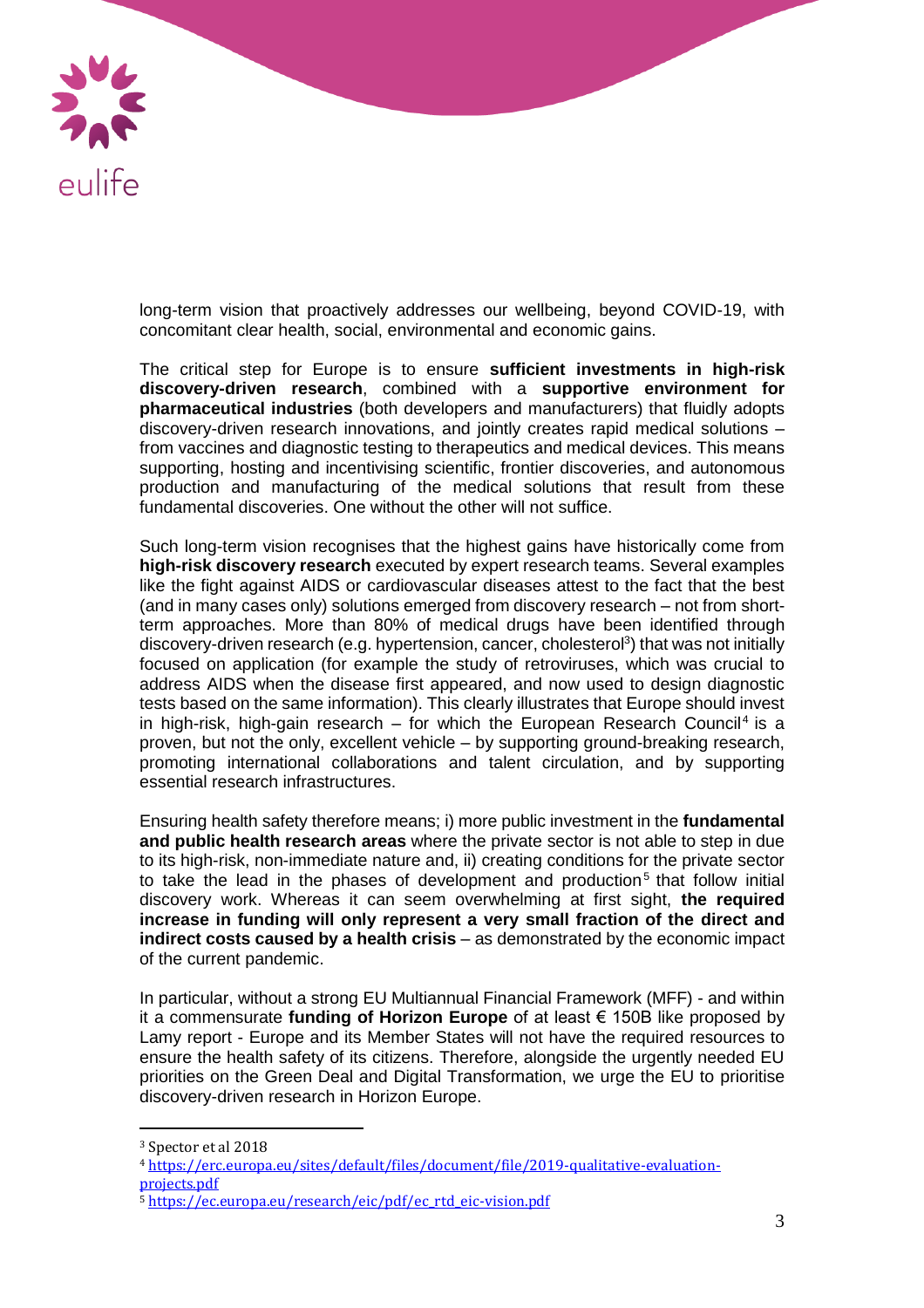

Crucially, investment in innovation and manufacturing cannot and should not replace investment in discovery-driven research. That is why at least € 150B is needed for Horizon Europe and within it, at least 35% should go to Pillar I. Moreover, since discovery research is not only achieved through the ERC - and collaborative approaches to global challenges are also critical -, Pillar II should support **collaborative multidisciplinary research** aimed at understanding fundamental mechanisms behind health and disease, climate change, and other major challenges facing humanity, and actively include low Technology Readiness Levels (TRLs) 1-3.

The current crisis also showed that **small and medium scale research infrastructures** mainly hosted at research institutes and universities play a critical role in the response to pandemics like COVID-19. They are agile and can rapidly respond to emergent needs by re-shifting their focus, providing state-of-the-art support; and are the natural hubs of critical mass expertise (researchers, engineers, data scientists, modellers). They provided diagnostics, data analysis, expert volunteers and equipment during the current pandemic. Therefore, **small and medium scale research infrastructures must be better supported in their central role** – again stressing the urgent need for a strong budget for cutting edge, disperse research infrastructure in Horizon Europe's Pillar I.

Finally, a long-term vision recognises that **scientific literacy** is key for decision making and for supporting our society in its response to a global crisis. There needs to be enduring and formal forms of participation of scientific experts informing policy making. In parallel, citizens need to be well prepared to navigate through the wealth of information and to make informed decisions; only possible with higher scientific literacy. Key examples are understanding the intrinsic concept of doubt in scientific approaches and the ability to assess (any type of) risk. This urgently needed literacy will only be achieved through a steady and continuous investment in scientific education for all ages in both formal and informal settings.

#### 3. Better coordination is needed

The current crisis also clearly shows that decisions taken singularly by any country or region do not suffice; we are only as strong as our weakest link. Coordinated action can influence the world globally. To face current and future challenges, we need strong coordination in Europe and beyond. What does this mean?

First, **increasing the European dimension** to leverage responses to upcoming crises. This is a time for more Europe, not less. It is striking that some countries, like The Netherlands, Denmark, Sweden or Austria among others, who from their dimension could benefit more from a coordinated approach to containing global threats, are reluctant to develop a stronger MFF that would allow for a more effective coordination. For instance, an EU dimension can leverage capacity of European countries by creating redundant, regional supply chains; harmonising and sharing relevant data to allow for impactful research; developing common frameworks and infrastructures that allow data sharing in due time to inform policy making (e.g. the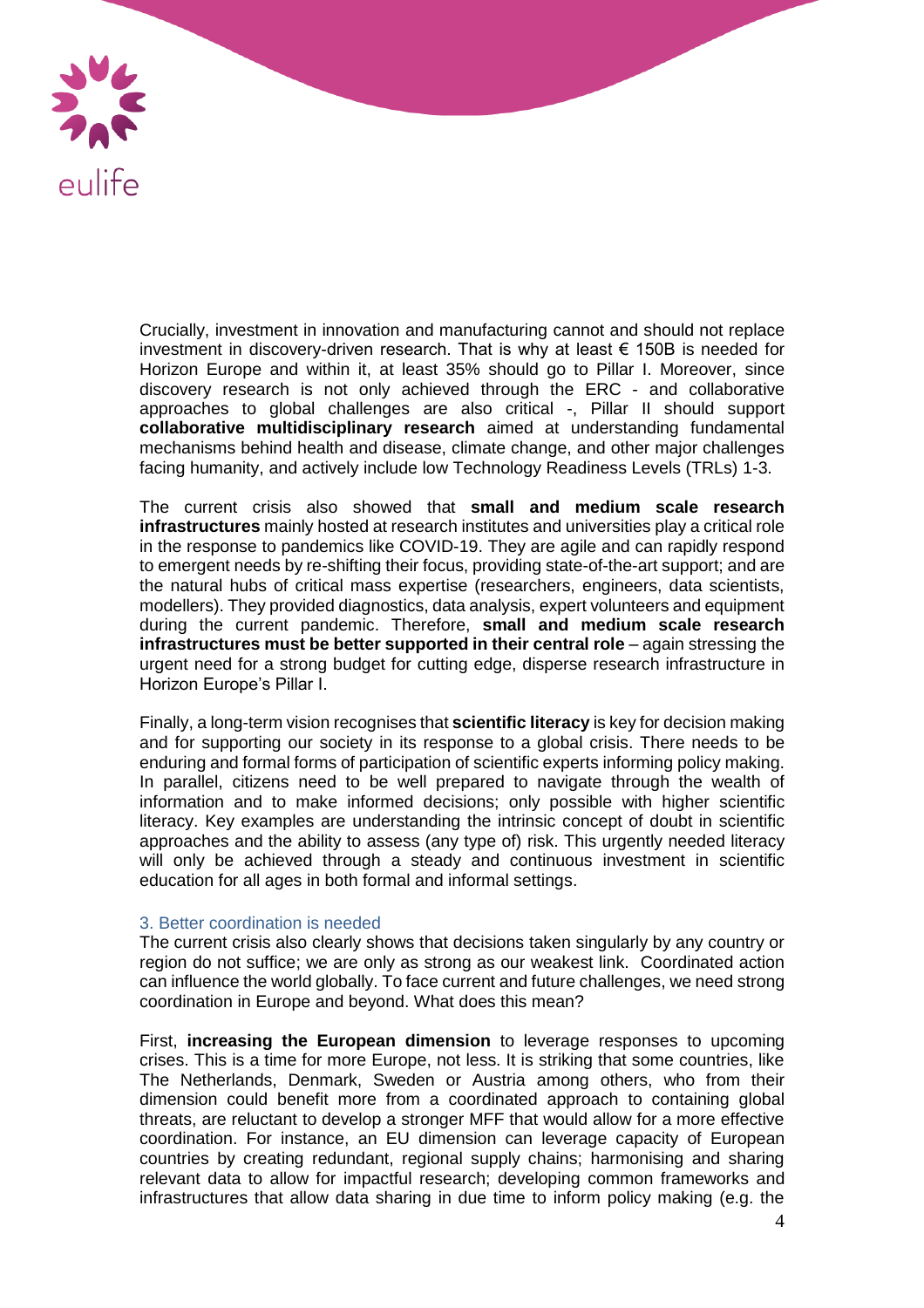

 $\overline{a}$ 

7

European Data Cloud); and making joint preparedness plans that allow European countries to effectively tackle emergencies together.

Second, with research and innovation clearly being the best way to identify solutions to future crises, European Member States must ensure robustness of their national scientific and innovation capacity as well as their infrastructures. Without this robust, complementary basis, EU investment will fail to meet its objective. It is therefore now more than ever evident that EU Members States must renew - and increase – their commitment to a long-term investment of at least **3% of their GDP in research and innovation**.

**Investment at the national level in research and innovation capabilities** is, therefore, critical. In addition, several studies show that it makes good economic sense. For example, a recent study in The Netherlands indicates that every additional €1 invested in discovery research performed in knowledge institutions (such as research institutes and universities) is reported to generate at least €4.2 of added value for society<sup>6</sup>. Regarding past research and innovation European programmes, it is estimated that each  $\epsilon$ 1 invested generates an impressive  $\epsilon$ 13 for the business sector<sup>7</sup>.

Finally, better and more effective coordination requires strong and trustworthy relationships between EU and other **collaborating territories** such as the UK, Switzerland, Norway and worldwide regarding broad aspects for preparedness to emerging crises.

Barcelona, June 2020

<sup>6</sup> [https://economie.rabobank.com/publicaties/2019/oktober/50-miljard-euro-investeren-in](https://economie.rabobank.com/publicaties/2019/oktober/50-miljard-euro-investeren-in-onderwijs-en-innovatie-verdubbelt-economische-groei/)[onderwijs-en-innovatie-verdubbelt-economische-groei/](https://economie.rabobank.com/publicaties/2019/oktober/50-miljard-euro-investeren-in-onderwijs-en-innovatie-verdubbelt-economische-groei/)

[https://ec.europa.eu/research/horizon2020/pdf/proposals/horizon\\_2020\\_impact\\_assessment\\_r](https://ec.europa.eu/research/horizon2020/pdf/proposals/horizon_2020_impact_assessment_report.pdf) [eport.pdf](https://ec.europa.eu/research/horizon2020/pdf/proposals/horizon_2020_impact_assessment_report.pdf)